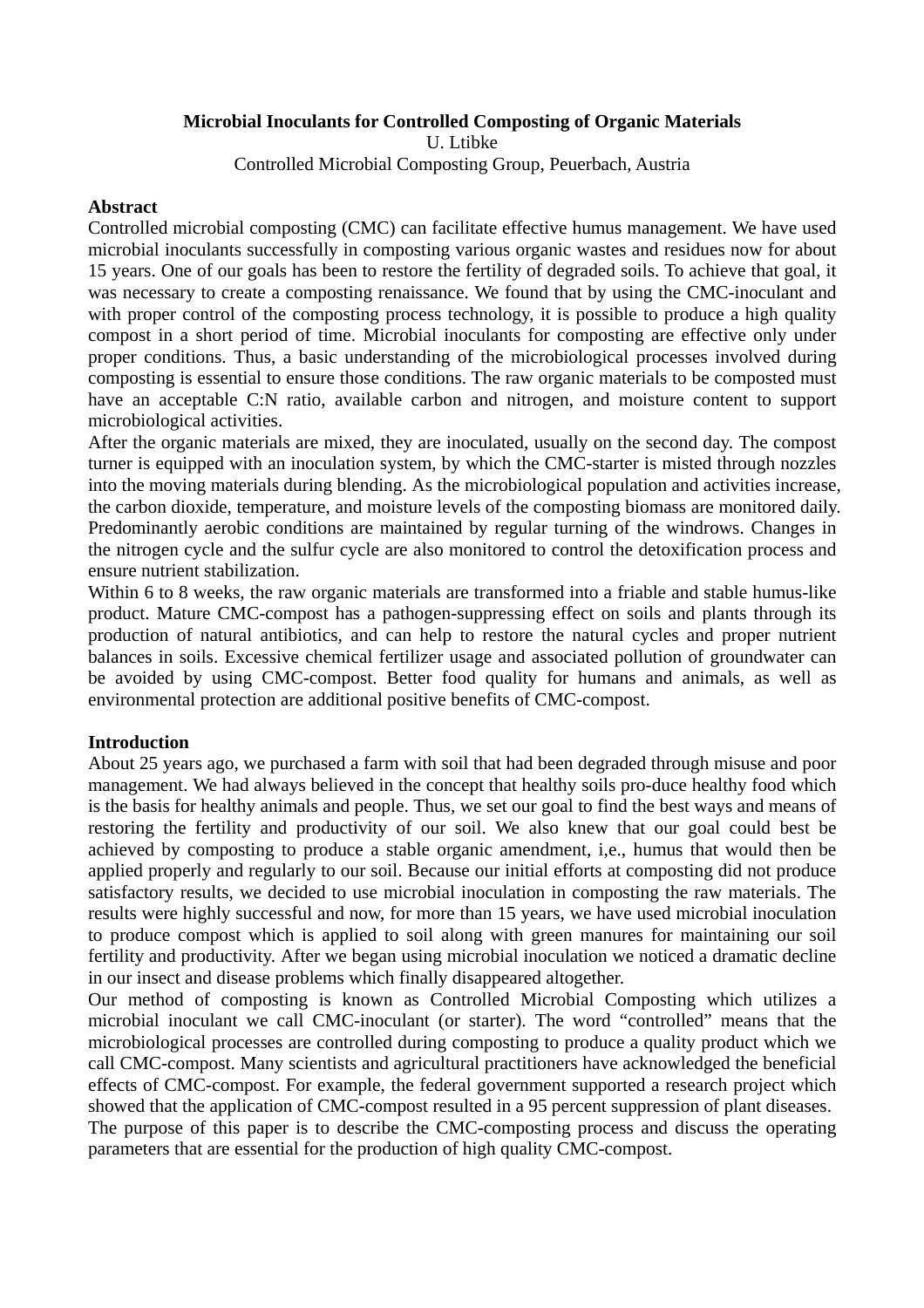# **Methods and Procedures**

# **Qualifications of the Compost Operator**

First, I would like to emphasize that the main duty and responsibility of a composter (i.e., compost operator, technician or engineer) is to provide the proper operating conditions that will allow the inoculated microorganisms to function at their optimum level of activity. This means that he must also maintain predominantly aerobic conditions throughout to ensure the rapid conversion of raw organic wastes into compost. All of this requires a qualified composter with a strong background in process technology, materials handling, co-composting, and product quality. Moreover, he must have a good knowledge and understanding of the nutritional and environmental needs of microorganisms and their processes.

# **Materials for CMC-Composting**

Considerable attention is given to the selection of materials for building the windrows. The base layer consists of finely-ground, dry, yard waste, hay or straw. Other materials are then added in alternate moist and dry layers for a resultant C:N ratio of 30:1. Fresh, unputrefied organic materials are good sources of carbon and energy for the inoculated microorganisms and improve product quality. Fresh materials such as grass clippings and green manure, especially legumes, are ideal. The basic rule is to compost all organic materials as fresh as possible. It is particularly important to add a higher level of available energy if any putrefied organic materials such as kitchen waste are incorporated in the mixture. This will help to decompose the putrefied material and maintain product quality. We recommend that the final mixture contain no more than 15 to 20 percent of putrefied materials.

It is absolutely necessary that soil is added to the final mixture of materials to comprise 10 percent of the volume. The soil used needn't be a highly fertile one; but, it should contain a substantial amount of clay to enhance the development of a clay-humus complex for the final product. Finished compost is also added to a new windrow to comprise about 10 percent of the volume. This helps to improve the water-holding capacity of a new mixture and facilitates materials handling.

After the materials are mixed and blended they are inoculated with CMC-starter, usually a day later. The inoculant consists of naturally-occurring, aerobic microorganisms that can be found in any healthy soil. The function of these microorganisms is to (a) decompose the readily-available organic materials under controlled conditions and (b) stabilize the residual material into finished compost within 6 to 8 weeks. Another role of the inoculated microorganisms is to detoxify certain products that may be harmful to soils, plants and animals, including people. The process of detoxification can continue even after the compost is applied to soil. The CMC-method utilizes a Sandberger compost turner equipped with an inoculation system that mists the CMC-starter inoculant into the moving material as it is being blended.

## **Compost Turners and Windrow Dimensions**

Compost turners that are utilized in the CMC-composting method have been adapted to windrows that are 2.5 m wide at the base and 1.0 to 1.4 m in height. Almost all windrows in Switzerland and Austria that use the CMC-method follow these specifications. Some might consider these as rather small windrows; however, they allow a composting facility to process greater amounts of raw materials into finished compost in 6 to 8 weeks, compared with larger windrows that often take much longer to produce a stable and finished product. Another consideration is the market demand for high quality CMC-compost which commands a premium price.

Compost turners must be able to fluff the material so that the windrow height is increased by at least one-third at each turning. This helps to keep the windrow aerobic even though settling occurs before the next turning event. The CMC-method requires that between turnings the windrows are covered with a gas-permeable geo-textile material called Top-tex to protect the compost from rain, sun and wind. The compost turners are equipped with a "pick-up" device that rolls up the cover while turning and replaces it when finished.

## **Nitrogen Transformations during Composting**

Nitrogen transformations are carefully monitored with time during the composting process,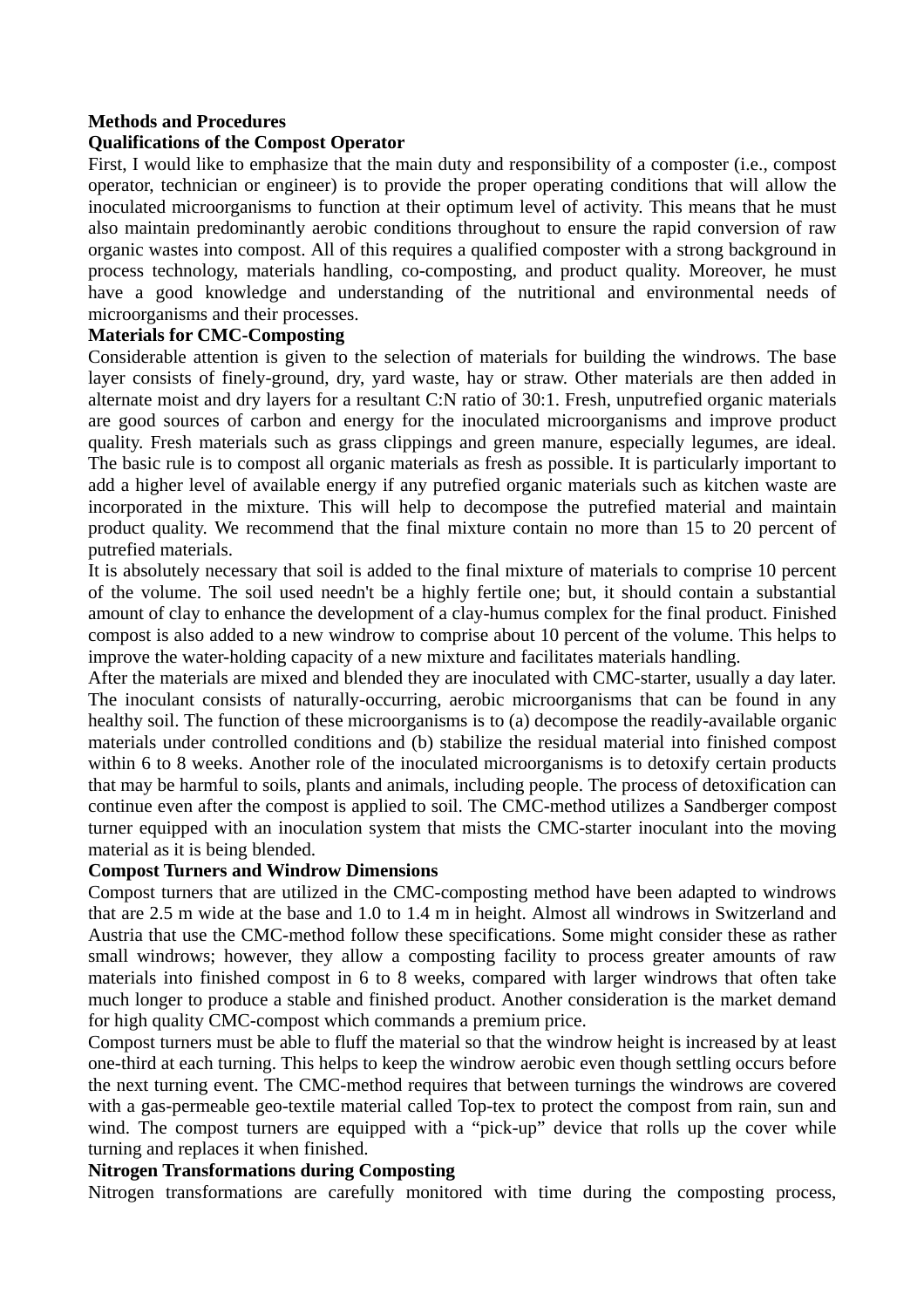especially the release of nitrate  $(NO<sub>3</sub>)$  from mineralization and its utilization by plants and microorganisms. The time-rate of change of the  $NO<sub>3</sub>$  concentration tells us a great deal about the efficiency of the process. Nitrate becomes detectable in the second week and, with a starting C:N ratio of 30, increases to a concentration of 1,000 mg/kg before it gradually declines. This is an indication that the  $NO<sub>3</sub>$  is being utilized for microbial growth and metabolism, and stabilized in organic molecules such as amino acids, proteins, and tissues. When the compost is applied to soil the organic nitrogen pool is again slowly released as  $NO<sub>3</sub>$  for use by growing plants and microorganisms. This particular feature of the nitrogen cycle which operates during the composting process helps to prevent excessive release of nitrogen as a potential environmental pollutant.

## **Other Parameters Monitored during Composting**

**Temperature.** The temperature at any time gives an indication of how well the composting process is proceeding. The CMC-method utilizes an aerobic-thermophilic principle where temperatures soon reach the thermophilic range  $(55-65 \degree C)$  soon after composting begins. This is where most of the decomposition of organic materials occurs. The thermophilic phase may continue for 2 to 3 weeks followed by gradual cooling for an additional 3 to 4 weeks. By then, the temperature should be in the mesophilic range probably  $30^{\circ}$ C or less, and the composting is essentially completed.

**Carbon Dioxide.** The carbon dioxide  $(CO_2)$  evolution curve during composting follows the same pattern as the temperature curve. The  $CO<sub>2</sub>$  concentrations reach a maximum during the first 2 weeks, when temperatures also are highest, which also reflects the highest level of decomposition. At this time, the  $CO<sub>2</sub>$  content of air in the compost windrow can reach 20 percent by volume and it must be turned frequently to restore oxygen and aerobic conditions. If allowed to persist, such high levels of  $CO<sub>2</sub>$  can create an-aerobic and reducing conditions that could adversely affect the composting process and product quality. In most cases, the windrows are turned once a day the first week; every other day the second week; every three days the third week; and weekly for the next three weeks.

**Methane.** Methane is a by-product of highly anaerobic and extreme reducing conditions and should not occur in a properly managed composting operation. The evolution of methane under these conditions is often accompanied by certain volatile malodorous compounds that can generate complaints by people in close proximity to the composting facility.

**Moisture.** Usually the moisture content of the mixed and blended organic materials is established in the range of 40 to 60 percent by weight. This provides for rapid, aerobic-thermophilic composting according to the CMC-method.

## **The Role of Microbial Inoculants**

The use of microbial inoculants provides for a more rapid and efficient conversion of raw organic materials into compost. It also ensures that these materials, and especially putrefied materials, are hygienically treated through the action of beneficial microorganisms. Moreover, one cannot assume that organic wastes and residues, or the soil that is added in the CMC-method, will contain the desired kinds of microorganisms to facilitate their conversion to a quality compost product. The CMC-microbial inoculants provide for production of a high quality compost that contains large populations of beneficial microorganisms which remain active after the compost is applied. This helps to improve the health and quality of soil, and the growth and yield of crops.

#### **Suggested References**

- Hoitink, H. A. J. and H. M. Keener (ed.). 1993. Science and Engineering of Composting: Design, Environmental, Microbiological and Utilization Aspects. Ohio State University, Wooster, Ohio. Renaissance Publications, Inc., Worthington, Ohio, USA. 728 p.
- Parr, J. F., S. B. Hornick, and D. D. Kaufman. 1994. Use of Microbial Inoculants and Organic Fertilizers in Agricultural Production. Extension Bulletin 394. Food and Fertilizer Technology Center, Taipei, Taiwan. 16 p.
- Rynk, R. (ed.). 1992. On-farm Composting Handbook. Northeast Regional Agricultural Engineering Service, NRAES-54. Cooperative Extension Service, Cornell University, Ithaca, New York, USA. 186 p.